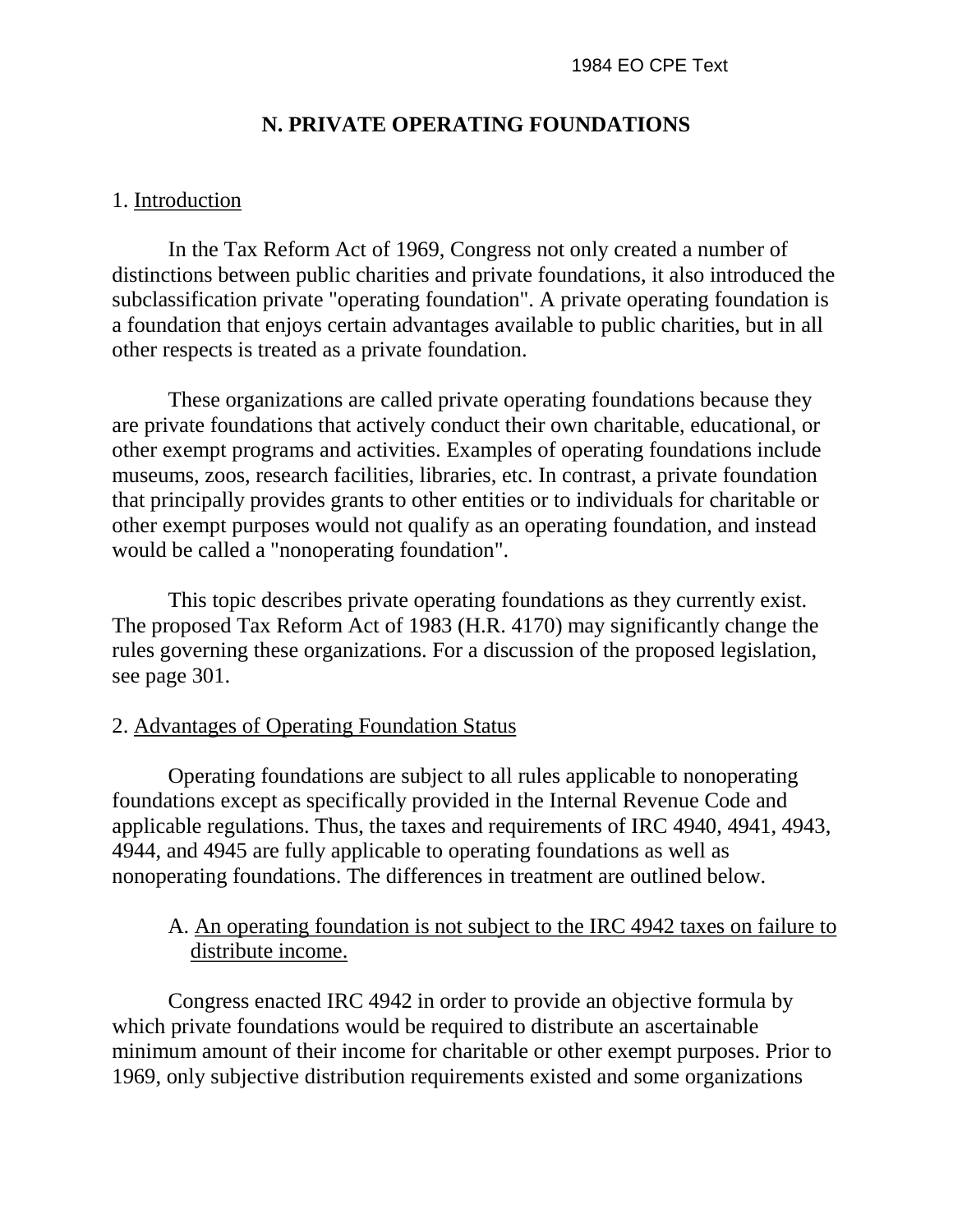exempt under IRC  $501(c)(3)$  transferred little, if any, of their income to charitable causes.

Under the provisions of IRC 4942(a)(1) and IRC 4942(b), operating foundations are not subject to the initial and additional taxes under IRC 4942 for failure to distribute income to which nonoperating foundations are subject. Operating foundations, however, must continue to meet other distribution requirements in order to maintain their status as operating foundations. While these requirements will be discussed later, the significant advantage for operating foundations is that their distributions may be used internally to finance their own charitable programs and activities, while a nonoperating foundation must make its distributions outside the organization.

### B. Contributions to operating foundations are deductible to taxpayers on the same basis as contributions to public charities.

Under IRC  $170(b)(1)(A)(vii)$  and IRC  $170(b)(1)(D)(i)$ , contributions by individuals to operating foundations are deductible up to 50% of the taxpayer's adjusted gross income for the taxable year. Unused deductions for contributions in excess of the 50% limitation can be carried forward to succeeding taxable years under IRC 170(d)(1). In these respects, operating foundations are on an equal footing with public charities. On the other hand, except in the very narrow circumstances described in IRC  $170(b)(1)(D)(ii)$  and (iii), contributions by individuals to nonoperating foundations are subject to a 20% limitation under IRC 170(b)(1)(B). Further, deductions for contributions of amounts in excess of the 20% limitation cannot be carried forward to subsequent years.

Likewise, deductions for contributions of capital gain property to nonoperating foundations by individuals or corporations are subject to a reduction under IRC  $170(e)(1)(B)(ii)$ . A deduction for the same contribution to an operating foundation or to a public charity would not be reduced under that provision.

Many of these contribution provisions may be modified upon passage of the Tax Reform Act of 1983.

# C. An operating foundation may receive qualifying distributions from other private foundations

Under the minimum distribution formula of IRC 4942, a nonoperating foundation must make "qualifying distributions" in an amount that equals or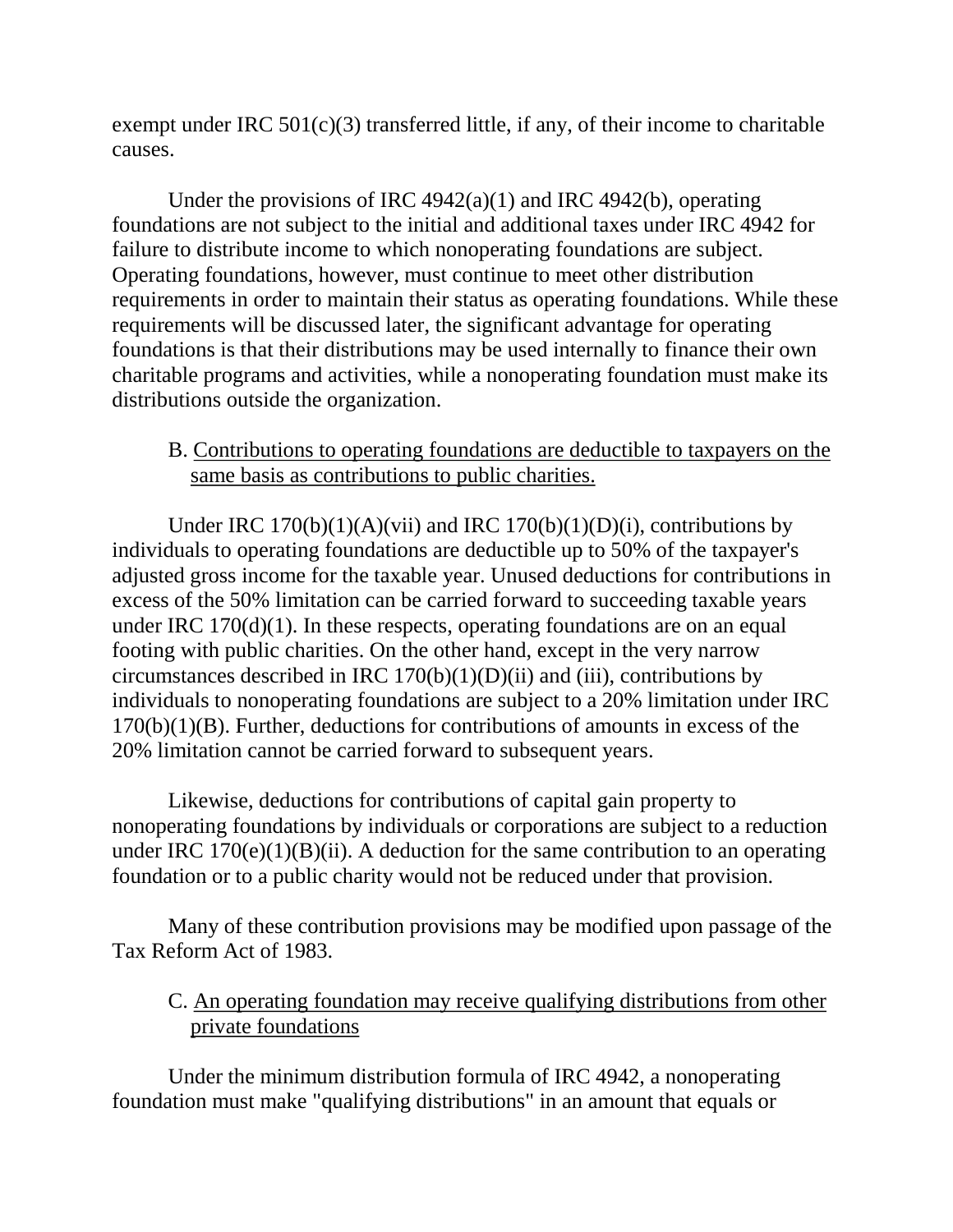exceeds a certain minimum distributable amount. IRC  $4942(g)(1)(A)$  provides that a distribution is not a qualifying distribution if it is made to a nonoperating foundation (except in the narrow circumstances described in IRC  $4942(g)(3)$ ). By contrast, operating foundations and public charities are permissible recipients of qualifying distributions from all private foundations, both operating and nonoperating.

# 3. Qualification for Private Operating Foundation Status

# A. In General

In order to qualify as an operating foundation, a private foundation must satisfy:

- (1) The Income Test (Reg. 53. 4942(b)-1(a)), and
- (2) One of the following alternative tests:
	- (a) The Assets Test (Reg. 53.4942(b)-2(a));
	- (b) The Endowment Test (Reg. 53.4942(b)-2(b)); or
	- (c) The Support Test (Reg.  $53.4942(b)-2(c)$ ).

# B. The Income Test

All operating foundations must meet the Income Test, which ensures that the foundations make minimum distributions for the direct conduct of their charitable or other exempt activities. The Economic Recovery Tax Act of 1981 liberalized the Income Test for taxable years beginning after December 31, 1981, and these changes have been incorporated in final regulations published in March, 1983 (T.D. 7878, 1983-17 I.R.B. 48). Under current requirements, an operating foundation must make qualifying distributions directly for the active conduct of activities constituting the basis for its exemption, equal in value to:

- (1) For taxable years beginning before January 1, 1982, substantially all of the foundation's adjusted net income; and
- (2) For taxable years beginning after December 31, 1981 substantially all of the lesser of:
	- (a) its adjusted net income; or
	- (b) its minimum investment return.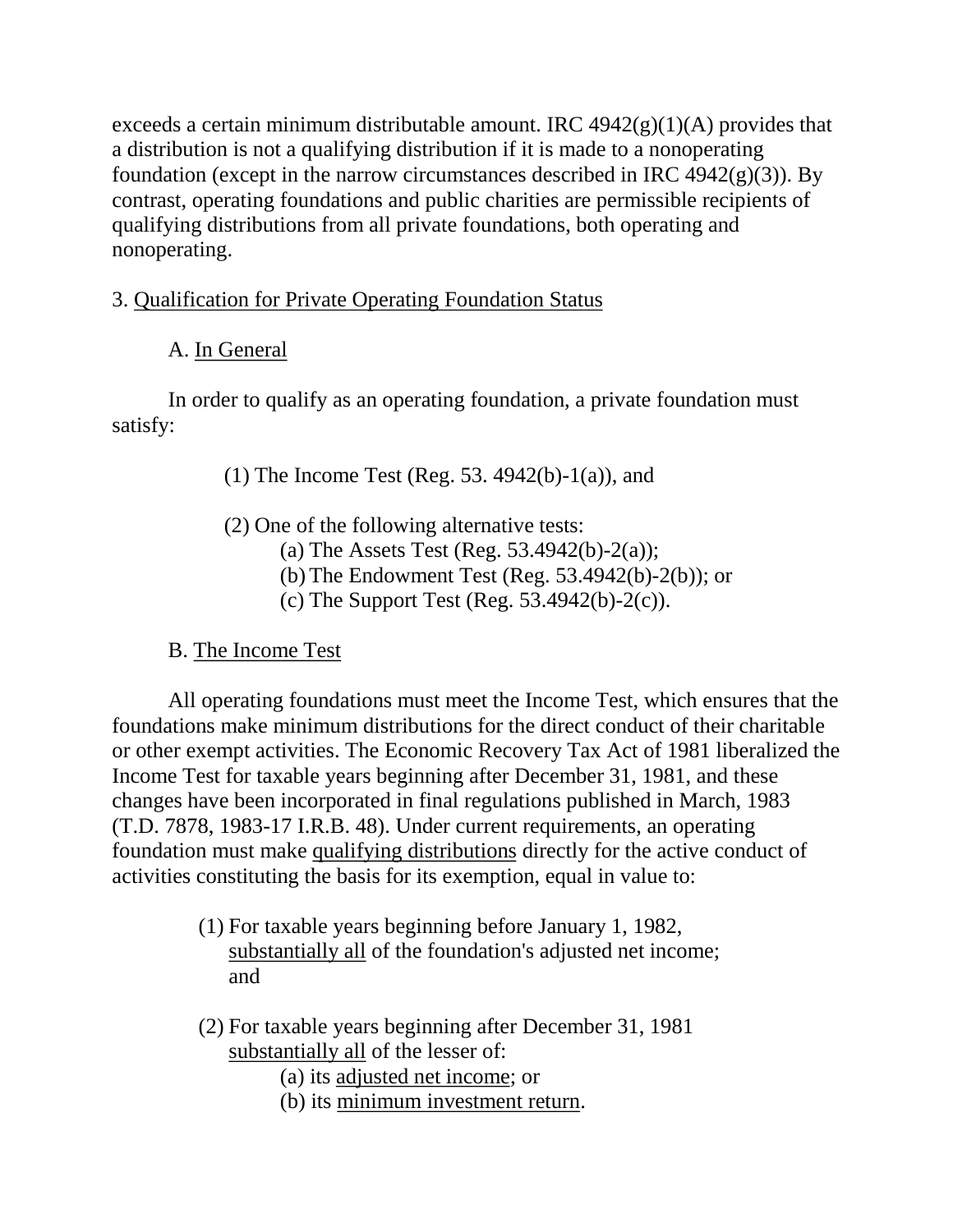The underlined words above have the following meanings:

1. Substantially all.

For all purposes under the operating foundation regulations, "substantially all" means 85% or more. Reg. 53.4942(b)-1(c).

2. Qualifying distributions.

(a) Any amount paid to accomplish purposes listed in IRC  $170(c)(1)$  or  $(2)(B)$ . These include contributions to the United States, its possessions, a State or political subdivision, or for charitable, educational, religious, literary, or other exempt purposes. A qualifying distribution may be made in the form of program-related investment under IRC 4944(c), but may not be made to a nonoperating foundation or to an organization controlled by a disqualified person with respect to the foundation, except in narrow circumstances. Reg.  $53.4942(a)-3(a)(2)(i)$ .

(b) Any amount paid to acquire an asset used or held for use directly in carrying out one or more of the exempt purposes listed in IRC  $170(c)(1)$  or  $(2)(B)$ .

(c) Any amount set aside under Reg.  $53.4942(a) - 3(b)$ .

3. Minimum Investment Return.

A standard by which a minimum expected return on foundation investment assets is computed whether or not such a return is actually received by the foundation. Under IRC 4942(e), the minimum investment return is 5 percent of the excess of the aggregate fair market value of all foundation assets (other than those used or held for use directly in the active conduct of the foundation's exempt purpose) over the acquisition indebtedness with respect to such assets. Reg. 53.4942(a)-2(c). The issue of whether an asset is used or held for use directly in the active conduct of a foundation's exempt purposes has been considered in several revenue rulings. See Rev. Rul. 74-498, 1974-2 C.B. 387 (a collection of paintings loaned to museums by the foundation was held to be used directly in the active conduct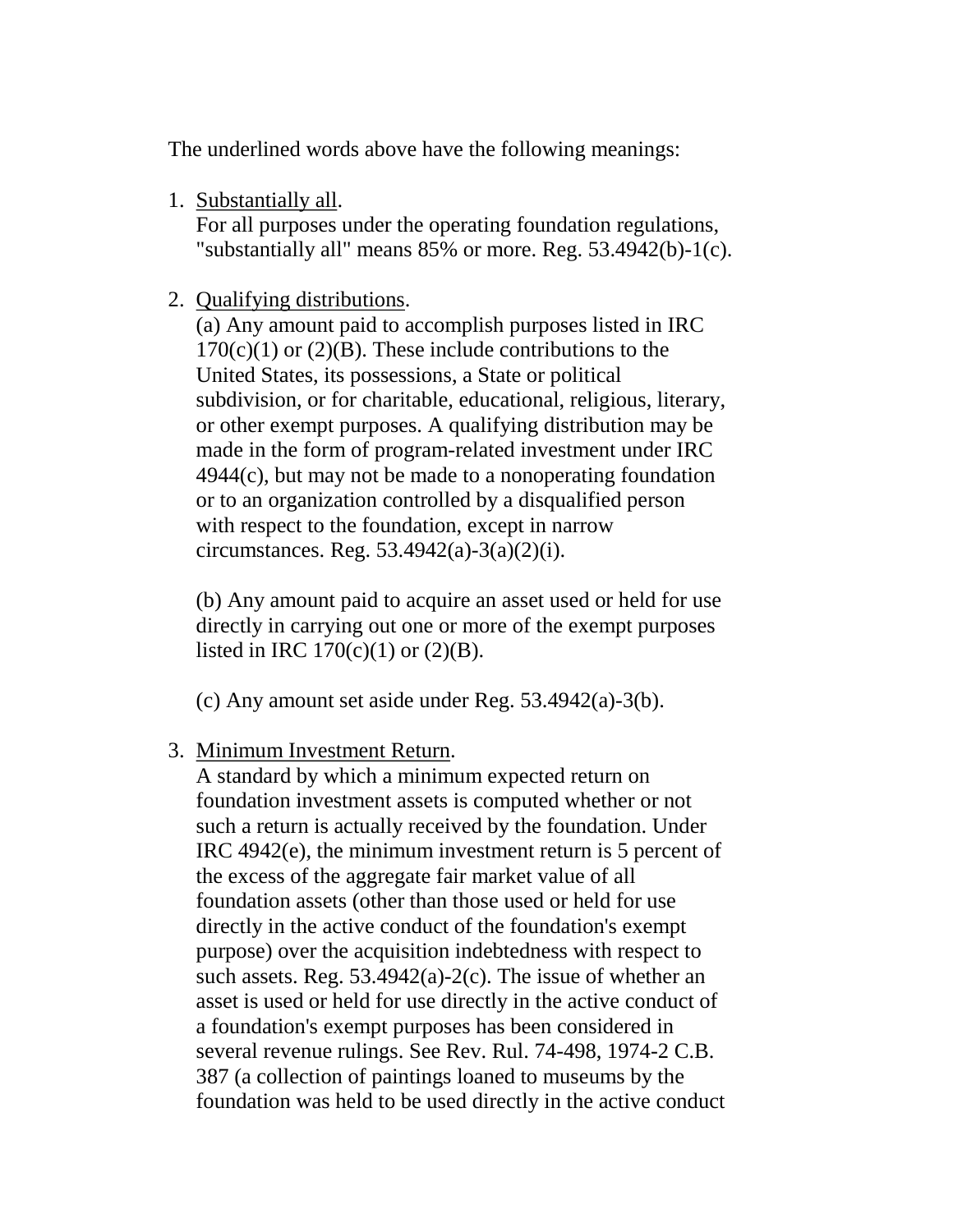of the foundation's exempt purposes); and Rev. Rul. 75-207, 1975-1 C.B. 361 (an island held by a foundation to preserve the island's ecological system and archeological remains was considered to be used directly in the active conduct of the foundation's exempt purposes).

4. Adjusted Net Income.

Gross income for the taxable year less the sum of the deductions that would be allowed to a taxable corporation, subject to the income and deduction modifications of IRC 4942(f)(2) and (3). Reg. 53.4942(a)-2(d).

As in the case of the minimum distribution requirements for a nonoperating foundation under IRC 4942(a), the Income Test ensures a minimum level of charitable or other exempt activities by an operating foundation. Both operating and nonoperating foundations are required to make qualifying distributions. Operating foundations, however, must make direct qualifying distributions to be used for the operating foundation's own programs or activities rather than giving the money to another organization to use in the second organization's program. Reg. 53.4942(b)-1(b)(1). Grants made to governments, public charities, or other operating foundations, although permissible, are not considered direct qualifying distributions and are not acceptable distributions for purposes of meeting the Income Test.

The regulations list several types of expenses that are considered a direct means of carrying out an operating foundation's exempt activities. These include:

- 1. Payment of the tax imposed by IRC 4940.
- 2. Amounts paid to acquire or maintain assets used directly in the conduct of the foundation's exempt activities; for example, the operating assets of a museum, park, or historic site;
- 3. Administrative expenses (such as staff salaries) and other operating costs necessary to conduct the exempt activities regardless of whether they are "directly for the active conduct" of the activities, if such expenses are reasonable in amount. Administrative expenses not attributable to exempt activities, such as expenses for the production of investment income, are not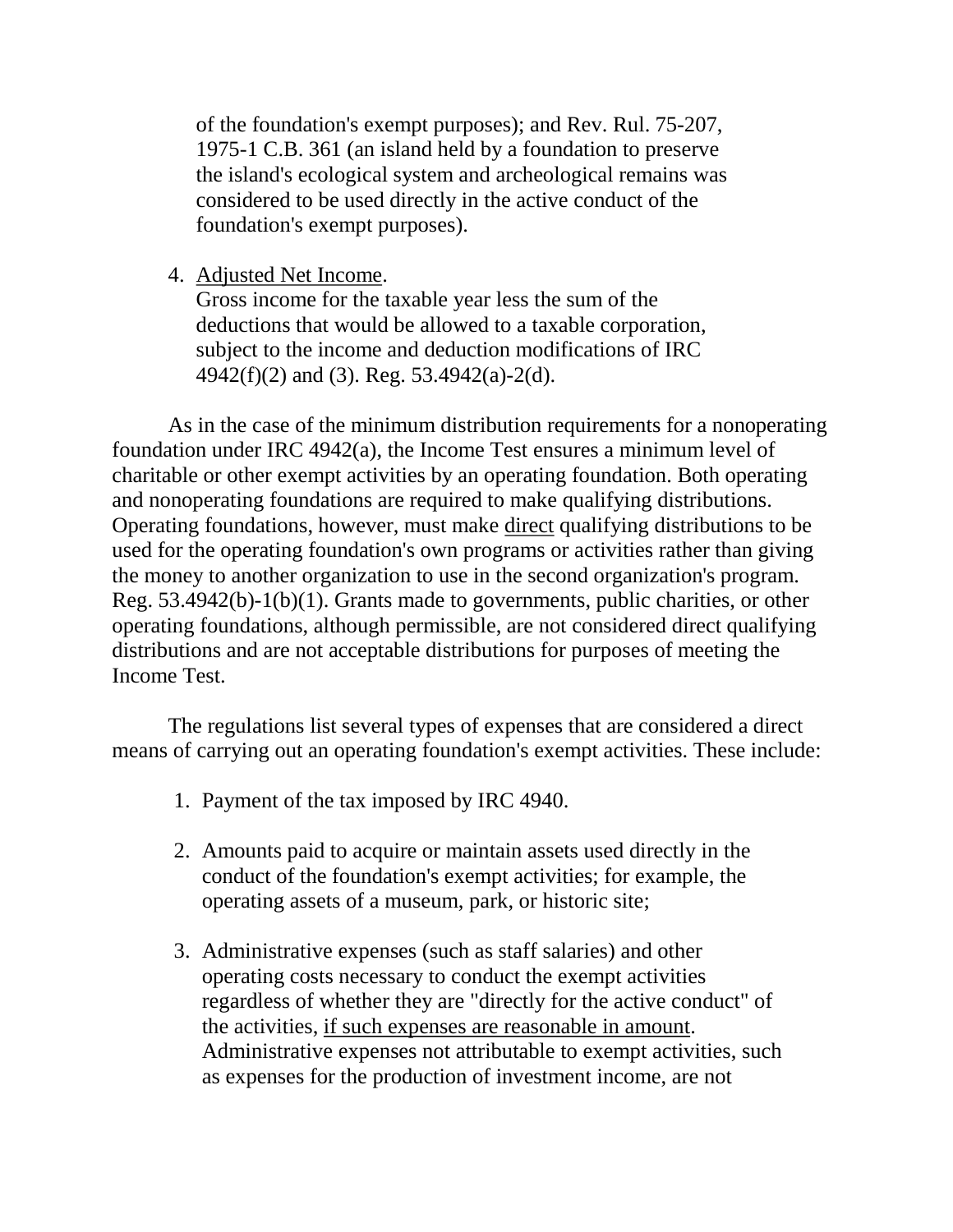treated as distributions directly for the active conduct of exempt activities.

- 4. Amounts set aside for specific projects to be used directly for the active conduct of the exempt activities, if the set-aside meets the standards of Reg.  $53.4942(a) - 3(b)$ ; and
- 5. Grants to individuals under certain circumstances. Reg. 53.4942(b)-1(b)(2). Grants, awards, scholarships, or similar payments made to individuals to support active programs to carry out the foundation's exempt purposes will be treated as qualifying distributions directly for the active conduct of the foundation's exempt activities only if the foundation otherwise maintains a significant involvement in the active programs in support of which the grants or other payments are made. The regulations list two categories of such significant involvement:
	- (a) The exempt purpose is to eliminate hunger or poverty, or to relieve human distress, and the foundation makes distributions of aid without the assistance of an intervening organization or agency, and it maintains a salaried or volunteer staff to supervise and direct its activities on a continuing basis, or
	- (b) The foundation has specialized expertise or involvement in a particular discipline, maintains a salaried staff that supervises or conducts its programs and activities, and awards grants or scholarships to further the recipient's involvement in the foundation's area of expertise and in the foundation's activities.

An organization providing scholarships to individuals without otherwise conducting educational activities of its own is not an operating foundation. See Reg. 53.4942(b)-1(d), Example (10).

Under the Income Test, an operating foundation has a somewhat more flexible distribution standard than that imposed by IRC 4942 on nonoperating foundations. A nonoperating foundation is required to make qualifying distributions that equal the foundation's minimum investment return, less certain taxes paid. An operating foundation's distribution requirement, however, is keyed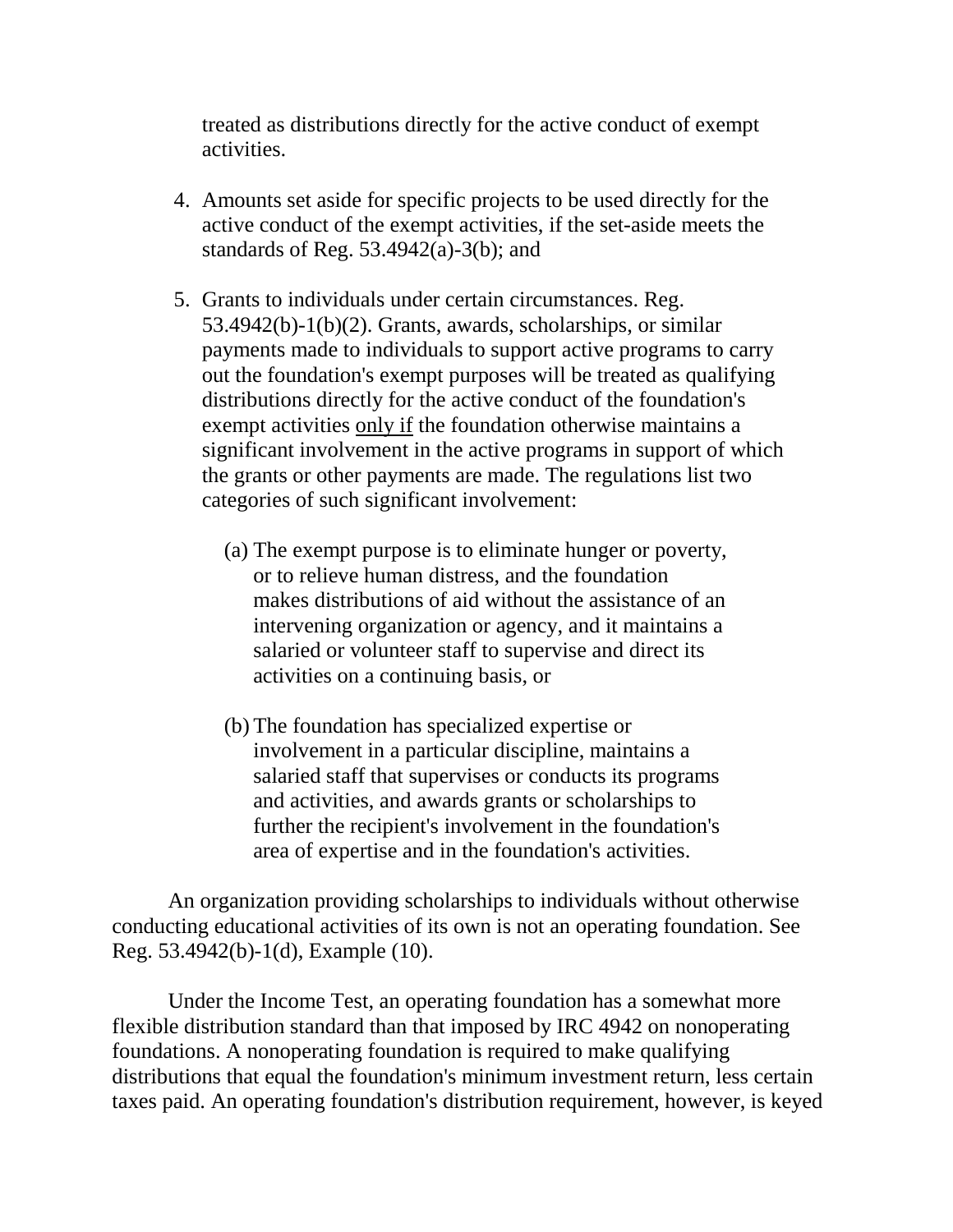to the lesser of its minimum investment return or its adjusted net income. Thus, a nonoperating foundation with no adjusted net income would still have to make qualifying distributions based upon its minimum investment return, while an operating foundation with no adjusted net income for a taxable year would not be required to make distributions for that year (unless it is relying on the Endowment Test, discussed below).

IRC 4942(j)(3) provides an additional refinement for the Income Test in cases where a foundation's minimum investment return is less than adjusted net income. Where a foundation's total qualifying distributions exceed the minimum investment return but are less than the adjusted net income, substantially all (85% or more) of the qualifying distributions must be made directly for the active conduct of the foundation's exempt activities.

| Example: Minimum Investment Return | $= $80$    |
|------------------------------------|------------|
| <b>Adjusted Net Income</b>         | $=$ \$ 100 |

Under normal circumstances, an operating foundation must make qualifying distributions directly for the active conduct of its exempt activities equal in amount to 85% of the lesser of its minimum investment return and its adjusted net income. In this case, such direct distributions must equal 85% of \$ 80, or \$ 68. However, if total qualifying distributions (direct and indirect) equal \$ 90 in this example, 85% of those distributions (85% x  $$ 90 = $ 76.50$  must be directly for the active conduct of the foundation's exempt activities. In no case would it be necessary, however, to make qualifying distributions directly for the active conduct of the foundation's exempt activities in an amount greater than 85% of its adjusted net income (85% x  $$100 =$ \$85).

#### C. The Alternative Tests

In addition to the Income Test, an operating foundation must meet either the Assets Test, the Endowment Test, or the Support Test. Only one of these three tests needs to be satisfied.

1. The Assets Test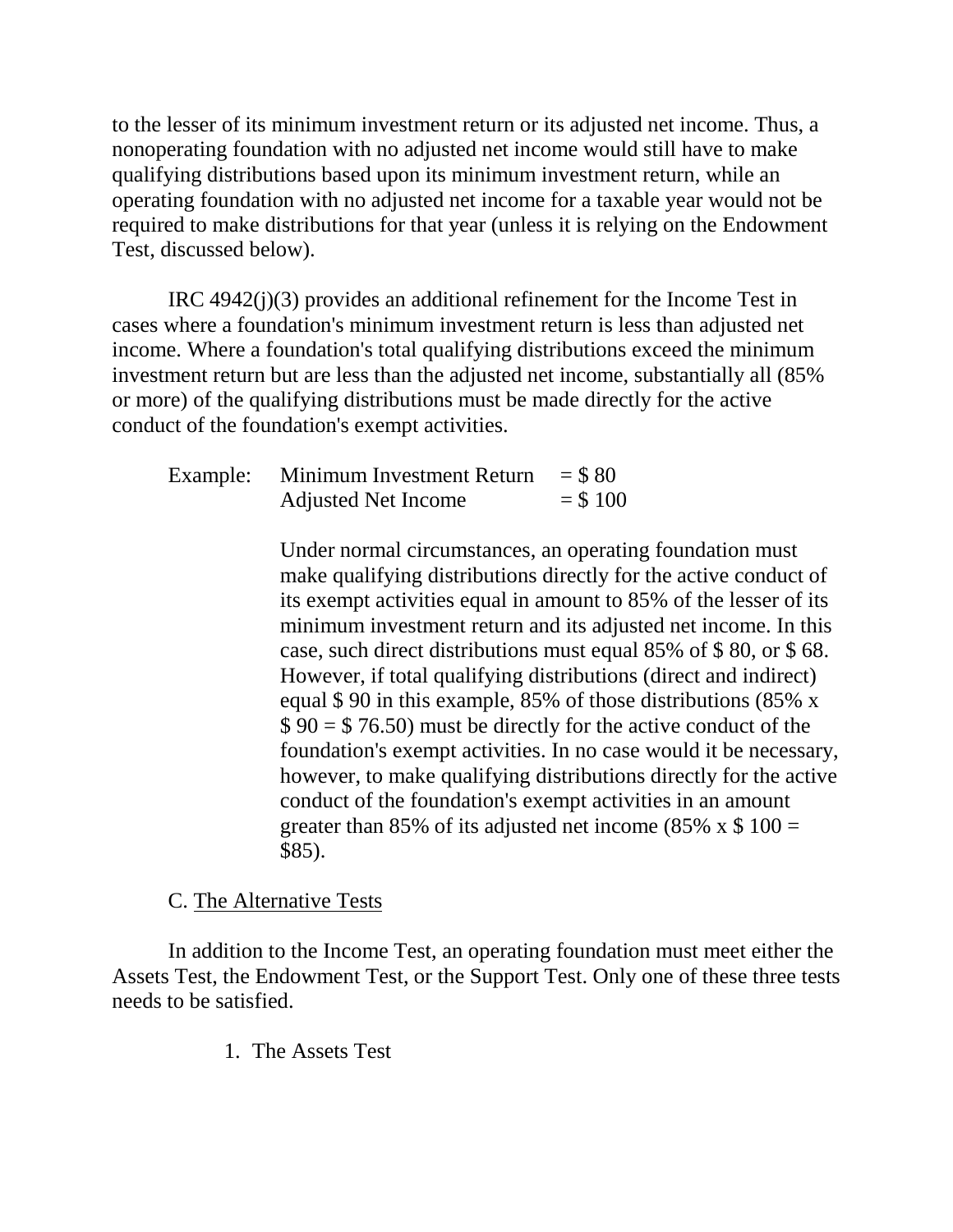A foundation will meet the Assets Test if substantially more than half (65% or more) of the foundation's assets are either:

- (a) Assets devoted to the active conduct of activities constituting the foundation's charitable or other exempt purpose, or to functionally related business. A functionally related business is one that is not an unrelated trade or business under IRC 513; or is an activity carried on with a larger complex of other endeavors related to the exempt purpose.
- (b) Stock of a corporation controlled by the foundation and 85% or more of the assets of the corporation are directly devoted to the active conduct of the foundation's exempt activities.

Whether a particular asset is devoted directly to the active conduct of activities constituting the foundation's exempt purpose is a question of fact. Examples of assets that would meet the Assets Test are a museum's exhibition building and permanent collection. Generally, however, assets held for the production of income (e.g., stocks, bonds, endowment funds) will not be considered directly devoted to a foundation's exempt purposes. See Reg. 53.4942(b)-2(a)(2)(i).

Also, amounts set aside for specific projects are not considered assets devoted directly to the active conduct of the foundation's exempt activities for purposes of the Assets Test.

2. The Endowment Test

The Endowment Test is similar to the mandatory Income Test and many organizations meeting the Income Test will also meet the Endowment Test. Simply stated, the Endowment Test requires that a foundation normally make qualifying distributions directly for the active conduct of the activities constituting its exempt purpose in an amount not less than two-thirds of the minimum investment return.

The Income Test, by comparison, now requires qualifying distributions directly for the active conduct of the activities constituting a foundation's exempt purpose in the amount of 85% or more of the lesser of the minimum investment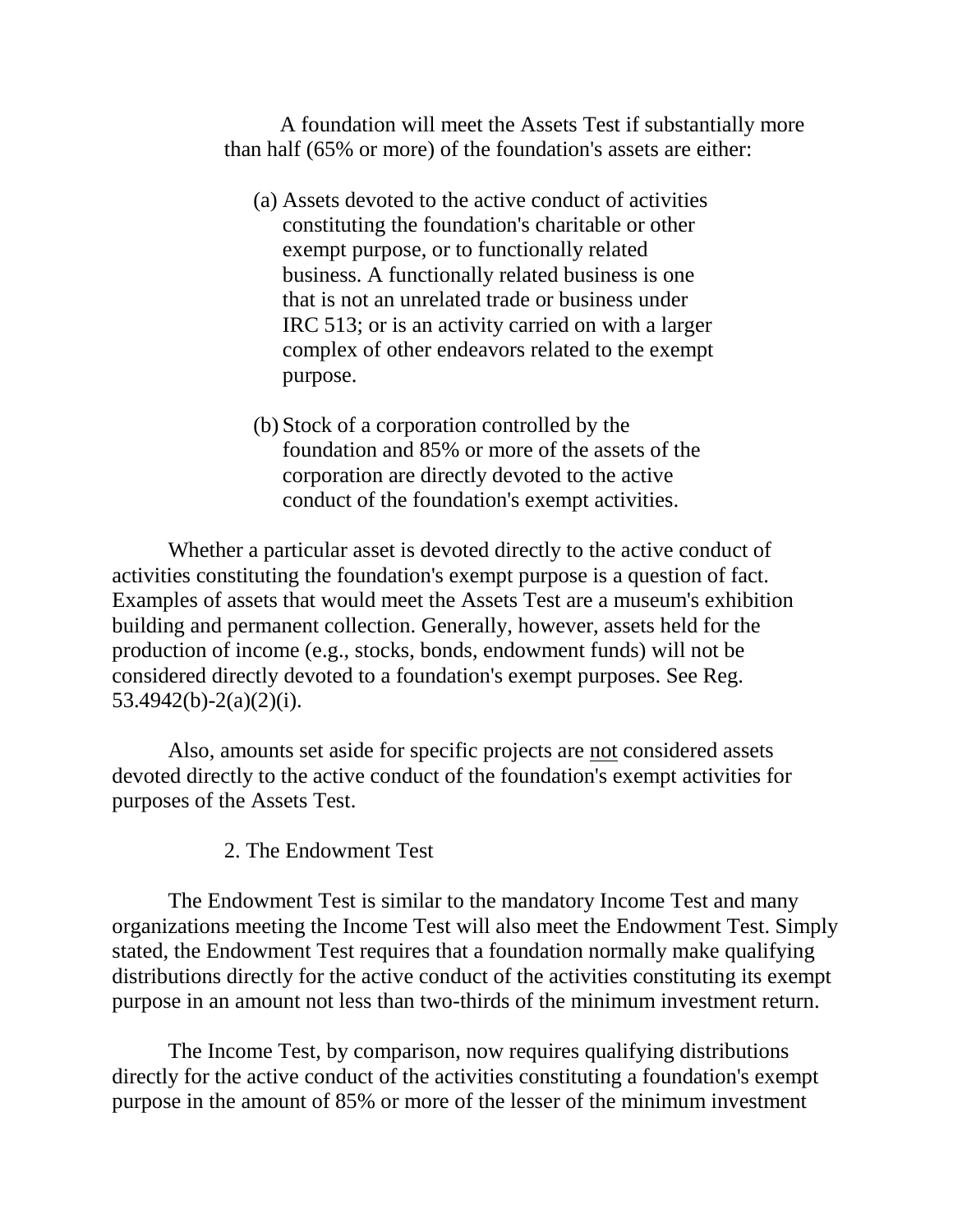return and the adjusted net income of the foundation. Because this is a more stringent requirement than the Endowment Test whenever a foundation's adjusted net income is higher than its minimum investment return, the Endowment Test will automatically be satisfied whenever the Income Test is met and the minimum investment return is less than, equal to, or no more than 27.5% greater than, the foundation's adjusted net income. Only where a foundation's adjusted net income is markedly less than its minimum investment return does the Endowment Test, and thus the other two alternative tests as well, have independent significance.

3. The Support Test

The Support Test is met if:

- (1) 85% or more the foundation's support (other than IRC 509(e) gross investment income) is normally received from the general public and from five or more exempt organizations that are not described in IRC  $4946(a)(1)(H)$  with respect to each other or to the recipient foundation;
- (2) not more than 25% of its support (other than gross investment income) is normally received from any one such exempt organization; and
- (3) not more than half its support is normally received from gross investment income.

There are some peculiarities in the application of this test that would tend to restrict it to a very limited number of foundations. First, at least five exempt organizations (that are not commonly controlled or otherwise related to each other under IRC  $4946(a)(1)(H)$  must be contributors to the foundation; without the requisite five exempt organizations, no amount of support from the general public or from exempt organizations can be taken into account. Also, support from an individual, taxable trust, or taxable corporation, can be considered only to the extent that such support does not exceed one percent of the foundation's total support for the applicable period. Support from governmental units is not subject to the one percent limitation, but otherwise is considered support from the general public. Finally, an organization receiving substantial public support may be eligible for public charity status under IRC  $509(a)(1)$  or (2), thus rendering qualification as a private operating foundation unnecessary.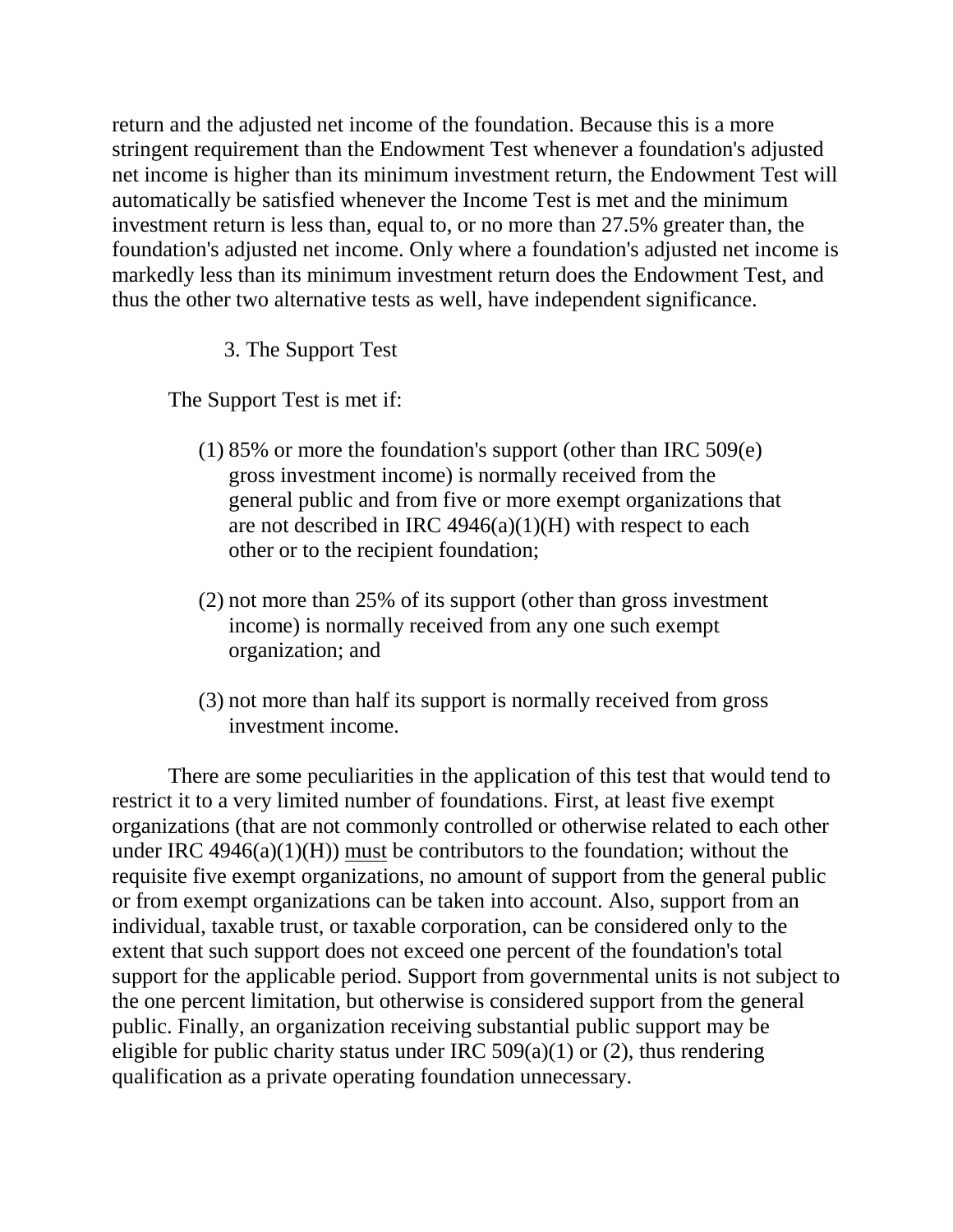## D. Certain Elderly Care Facilities

In IRC 4942(j)(5), Congress allowed certain elderly care facilities to be treated as operating foundations for certain purposes. The facilities that qualify under this section are not subject to the IRC 4942 distribution requirements to which nonoperating foundations are subject. However, deductions for taxpayers contributing to these elderly care facilities are subject to the same limitations as deductions for gifts to nonoperating foundations.

To qualify as an organization described in IRC 4942(j)(5), an organization:

- (1) must operate residential facilities for the long-term care, comfort, maintenance, or education of permanently or totally disabled persons, the elderly, needy widows, or children;
- (2) must make at least 50% of its qualifying distributions for the operation and maintenance of its facilities;
- (3) must have been in existence on or before May 26, 1969, and have met the above requirements continuously since that date; and
- (4) must satisfy the Endowment Test.

### 4. Compliance with Operating Foundation Requirements

A. Established Organizations. The Four-Year Test. Reg. 53.4942-3(a)

A private foundation that has been in existence for at least four years and has not heretofore qualified for operating foundation status may satisfy the operating foundation requirements by showing that it has met the Income Test and one of the three alternative tests over a four-year period. This may be done either by:

- 1. aggregating all income, assets held, and distributions over the four-year period; or
- 2. separately satisfying the tests during each of three of the four years.

An organization may select either method; however, it may not use one method to satisfy the Income Test and the other to satisfy one of the three alternative tests. It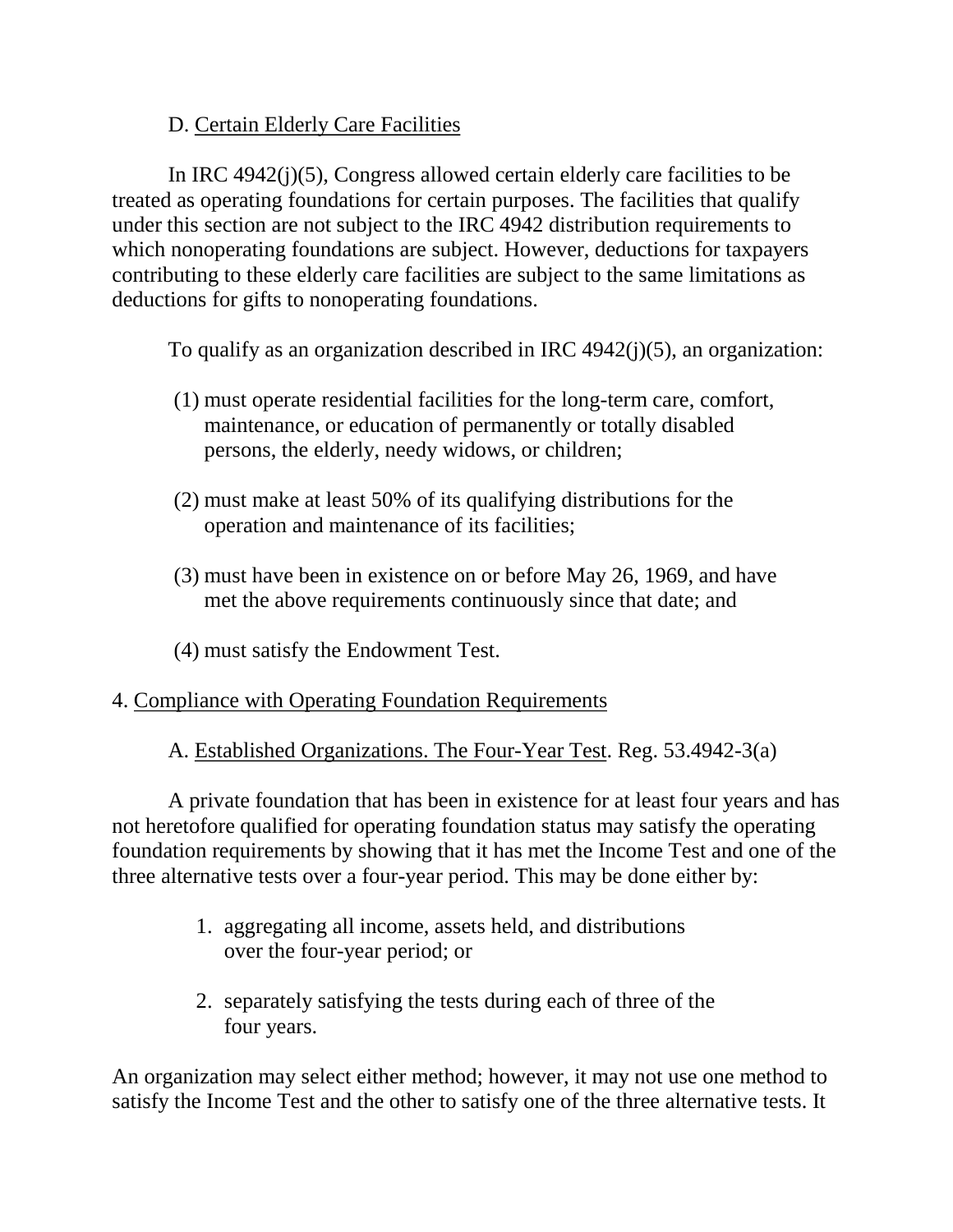must use the same method for all computations used to qualify for operating foundation status at a particular time.

A private foundation that meets the operating foundation requirements under either method will be considered an operating foundation effective the final year of the four-year period.

# B. New Organizations in Existence for at Least One Taxable Year. Reg. 53.4942(b)-3(b)(i).

When one taxable year has been completed, an organization seeking operating foundation status that has satisfied the Income Test and one of the alternative tests for its first year will be treated as an operating foundation for that year. To be treated as an operating foundation for its second and third year, it must satisfy the tests by the aggregation method (described above) for the two or three years that it has been in existence.

# C. Special Rule for Organizations Within Their First Taxable Year. Advance Rulings.

An organization in its first taxable year may submit an affidavit or opinion of counsel that the operating foundation requirements will be satisfied, accompanied by sufficient facts to allow the Service to determine that the organization is in fact likely to qualify as an operating foundation. At that time the Service may issue an advance ruling that the organization will be treated as an operating foundation for its first year.

An organization that has received an advance ruling that it will be treated as an operating foundation for its first year, and subsequently fails to meet the applicable tests for its first year, will be treated as a nonoperating foundation at the beginning of its second taxable year unless it can demonstrate to the Service that it will qualify as an operating foundation for its second, third, and fourth years. If it does make a successful demonstration to the Service, and then subsequently fails to satisfy the operating foundation tests in its second, third, or fourth year, it will not again be treated as an operating foundation until it meets the four-year test for established organizations, outlined above.

# 5. IRC 6110 and 7428